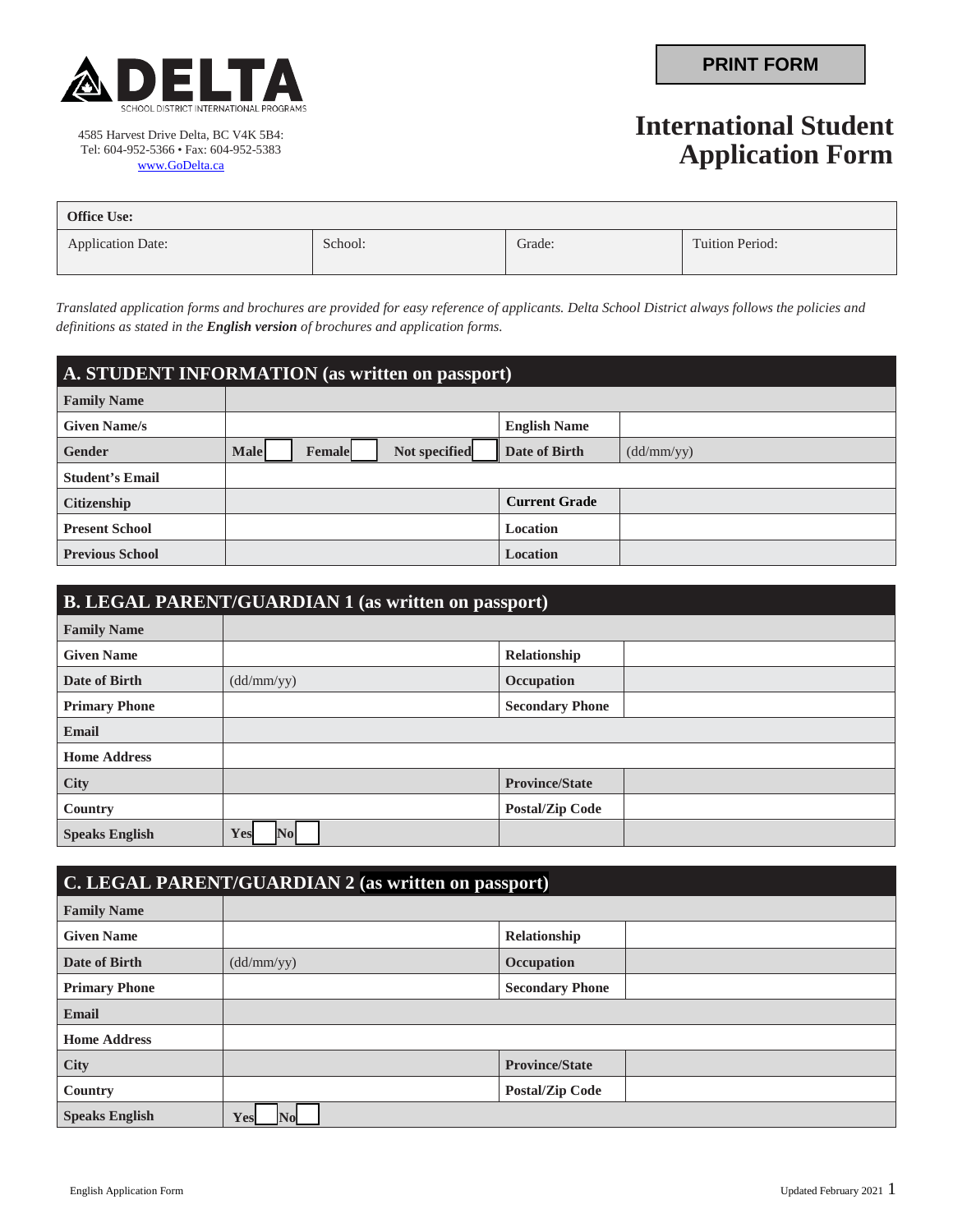| <b>D. CUSTODIAN INFORMATION</b> (as written on passport) |                                                                           |                 |                        |                        |
|----------------------------------------------------------|---------------------------------------------------------------------------|-----------------|------------------------|------------------------|
| <b>Custodian</b>                                         | <b>Delta School District</b><br>Other (Please complete information below) |                 |                        |                        |
| <b>Family Name</b>                                       |                                                                           |                 | Date of Birth          | (dd/mm/yy)             |
| <b>Given Name</b>                                        |                                                                           |                 |                        |                        |
| <b>Address</b>                                           |                                                                           |                 |                        |                        |
| City                                                     |                                                                           | <b>Province</b> |                        | <b>Postal/Zip Code</b> |
| <b>Primary Phone</b>                                     |                                                                           |                 | <b>Secondary Phone</b> |                        |
| <b>Email</b>                                             |                                                                           |                 |                        |                        |

| E. AGENT INFORMATION (leave blank if no agent is assigned to this application)                                                |                                                        |                                     |  |
|-------------------------------------------------------------------------------------------------------------------------------|--------------------------------------------------------|-------------------------------------|--|
| <b>Agency Name</b>                                                                                                            |                                                        |                                     |  |
| <b>Name of Agent Contact</b>                                                                                                  |                                                        |                                     |  |
| <b>Agent Email</b>                                                                                                            |                                                        |                                     |  |
| <b>Agent Phone Number(s)</b>                                                                                                  |                                                        |                                     |  |
| <b>F. EDUCATION GOALS</b>                                                                                                     |                                                        |                                     |  |
| I wish to apply for Grade:                                                                                                    | Start Date mm/yy                                       | End Date mm/yy                      |  |
| <b>School Preference</b><br>1.                                                                                                | 2.                                                     | 3.                                  |  |
| Study for short term only<br>Study for one year<br>I wish to                                                                  | Study for multiple years                               | <b>Graduate in British Columbia</b> |  |
| Placement in school of choice will be accommodated if possible, however the Delta School District                             | reserves the right to determine final school placement |                                     |  |
| <b>G. MEDICAL INFORMATION</b>                                                                                                 |                                                        |                                     |  |
| No<br>Do you have any allergies?<br>Yes                                                                                       | If "yes", please describe:                             |                                     |  |
| Do you currently have, or have you ever had, any ongoing or<br>significant health conditions?<br>Yes<br>N <sub>0</sub>        | If "yes", please describe:                             |                                     |  |
| Do you regularly take any medication? Yes<br>N <sub>o</sub><br>If "yes", please describe:                                     |                                                        |                                     |  |
| Do you smoke cigarettes/e-cigarettes?<br>$\rm No$<br>Yes                                                                      |                                                        |                                     |  |
| List any psychological issues, including anxiety, depression, eating disorders etc., either perceived or documented.          |                                                        |                                     |  |
| List any social, emotional, educational, and/or any behavioural difficulties or disabilities, either perceived or documented. |                                                        |                                     |  |

**List any learning needs or challenges, either perceived or documented.**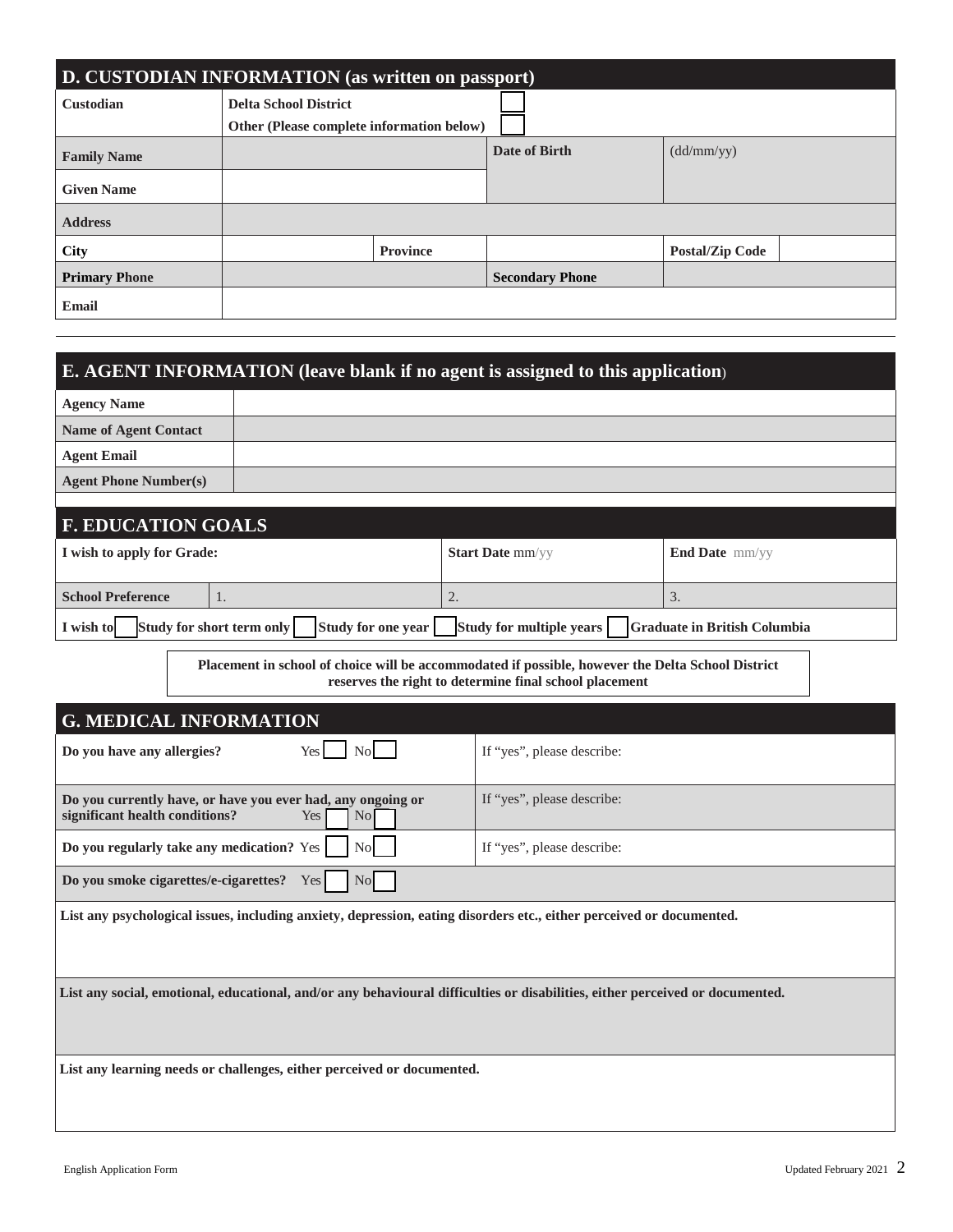| H. HOMESTAY (DISTRICT)                                                                                                                                              |                        |  |  |
|---------------------------------------------------------------------------------------------------------------------------------------------------------------------|------------------------|--|--|
| Yes.<br>I will require a District<br>homestav<br>No (complete Section I)                                                                                            |                        |  |  |
| I will pay the homestay family directly on the 1 <sup>st</sup> of each month<br>How would you like to<br>pay the homestay fee?<br>Please add to my invoice          |                        |  |  |
| <b>I. HOMESTAY (PRIVATE)</b>                                                                                                                                        |                        |  |  |
| I will live with a parent                                                                                                                                           | Relationship           |  |  |
| I have a homestay arranged with (complete information below):                                                                                                       | Relationship           |  |  |
| <b>Last Name</b>                                                                                                                                                    | <b>First Name</b>      |  |  |
| <b>Address</b>                                                                                                                                                      | Email                  |  |  |
| <b>City</b>                                                                                                                                                         | <b>Postal Code</b>     |  |  |
| <b>Primary Phone</b>                                                                                                                                                | <b>Secondary Phone</b> |  |  |
| Please be aware that we do our best to meet all homestay requests. Although we take all your requests seriously, we cannot provide a<br>guarantee they will be met. |                        |  |  |
| J. HOMESTAY APPLICATION (for those applying for district homestay)                                                                                                  |                        |  |  |
| No<br>Do you have any brothers or sisters?<br>Yes                                                                                                                   |                        |  |  |
| Do you play a musical instrument?<br>Yes<br>No (If "yes", what kind)?                                                                                               |                        |  |  |
| Pets are very common in Canadian life. Is there any reason that you can't live in a home with a pet? Please explain.                                                |                        |  |  |
| What are your hobbies and interests?                                                                                                                                |                        |  |  |
| What sports do you play?                                                                                                                                            |                        |  |  |
| Would you like to live in a home where there are other foreign students?<br>N <sub>o</sub><br>Yes                                                                   |                        |  |  |
| Would you like to live in a home where there are young children?<br>Yes<br>N <sub>o</sub>                                                                           |                        |  |  |
| Would you like to live in a home where there are teenagers?<br>No<br>Yes                                                                                            |                        |  |  |
| Would you like to live in a home where there are only adults?                                                                                                       | Yes<br>No              |  |  |
| If you attend church/temple, what kind?                                                                                                                             |                        |  |  |
| List the foods you like to eat.                                                                                                                                     |                        |  |  |
| N <sub>o</sub><br>Are you a vegetarian?<br>Yes                                                                                                                      |                        |  |  |
| List the foods you dislike.                                                                                                                                         |                        |  |  |
| What are the most important qualities you are looking for in a home and homestay family?                                                                            |                        |  |  |
| What interests would you like to pursue outside of school?                                                                                                          |                        |  |  |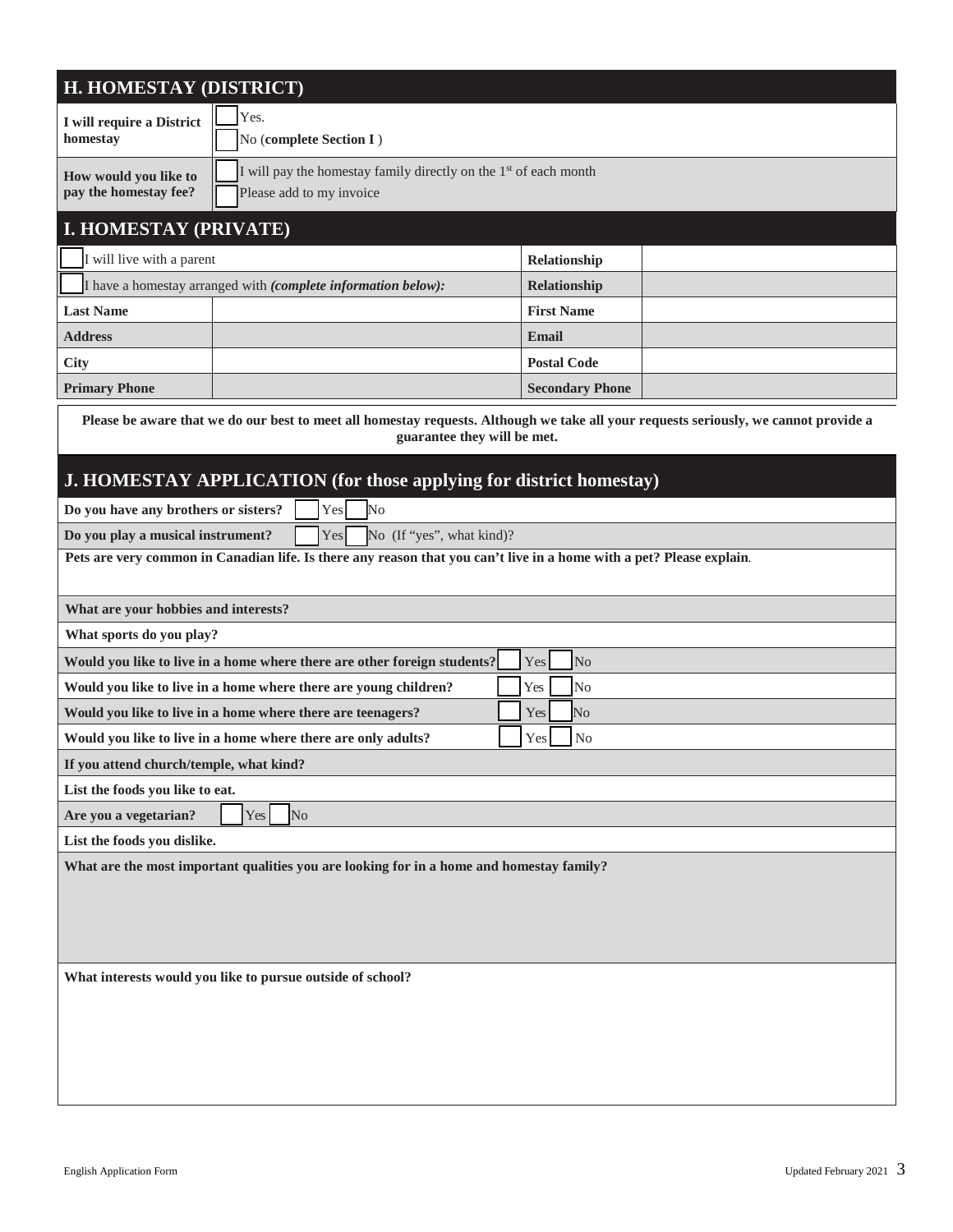# **My personal letter of introduction**

*(Please be aware that this letter must be written by the student. This is not an English test.)* 

Please tell us about your interests, goals, dreams. What do you like in school? What do you like to do in your spare time? Let us know what is special about you.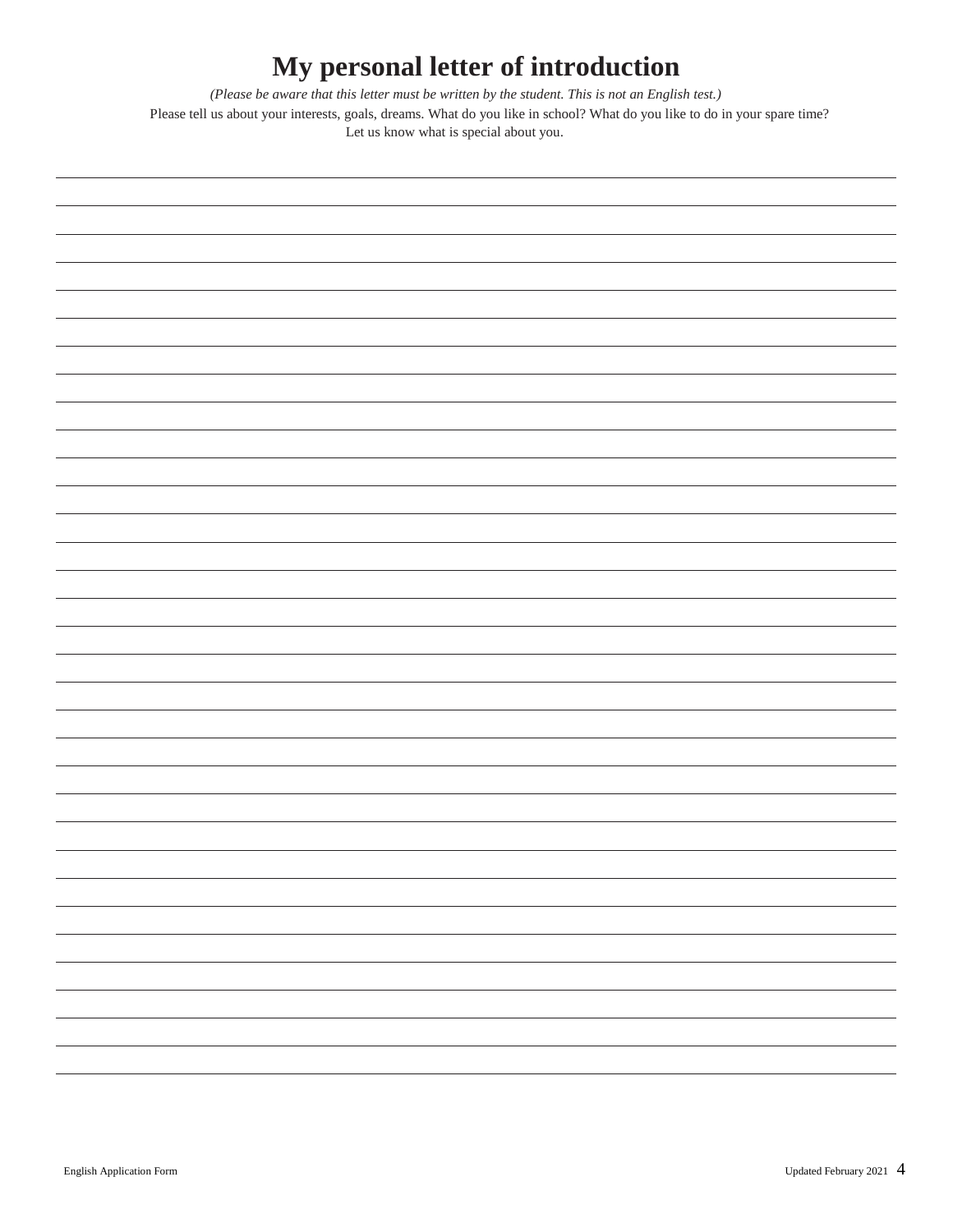## **Refund Policy**

#### *All requests for refunds must be made in writing to Delta School District's International Student Program*

- Full refund of the program fee (less the \$200 application fee) if the Student Authorization is not approved by Canadian Immigration. The student must submit an original copy of the letter of rejection from the High Commission/ Canadian Consulate General/ Canadian Embassy. Refunds will not be granted without this letter for any reason.
- Two-thirds (66%) of the program fee is refunded if the student withdraws prior to the start of the program.
- One-half (50%) of the program fee is refunded if the student withdraws before the end of the first calendar month of the program for any reason.
- No refund of the program fee is given (for any reason) after the student has attended for one month. This includes any program fees paid for future school terms.
- No refund of the program fee is made if the student is dismissed from the program as a result of a breach of the terms and conditions of the agreement.
- It is required that students give host families at least 2 weeks' notice if they intend to move out or remunerate them with 2 weeks' rental payment. Students who are dismissed or leave the program are responsible for payment for the rest of the month or 2 weeks, whatever is the greater.
- A student registered in the program that receives Landed Immigrant Status or whose parent has an approved work permit or study permit after September 30 (October through June) may not receive a refund for that school year.
- Application fees are non-refundable. Homestay monitoring fees are not refundable within 3 months of program start date.

#### **CUSTODIANSHIP**

All international students not living with a parent require a custodian, 25 years of age or older, for the length of their study term in Delta School District. Parents may appoint their own custodian and must send the notarized custodianship documents to the school district upon acceptance. The custodian must not leave the province of British Columbia while the student is under his/her care. Students with no custodian will be dismissed.

Delta School District can also assume student custodianship if requested. The school district will assign a staff member to act in the custodianship role, and if the staff member is temporarily unavailable, another school district employee may be assigned to act as temporary custodian.

**Please note that school district custodianship responsibility only applies when the student is studying in Delta School District. All custodianship responsibility will not be in effect prior to the student studying in Delta School District and will cease if the student leaves Delta School District for any reason. The beginning and end of the study term are determined by the start and end dates of the Letter of Acceptance OR the recommended arrival/departure dates on the arrival and departure information provided by the program.**

#### **MEDICAL INSURANCE**

International students must pay for mandatory medical insurance when studying in Delta School District. This is part of the program fee. There are different medical plans depending on the length of the study term:

Please visit our website[: www.GoDelta.ca/content/insurance](http://www.godelta.ca/content/insurance) for current medical coverage information.

When the student ceases to be part of Delta School District's International Program, medical insurance becomes the responsibility of the student and parents/guardian.

Parent's initials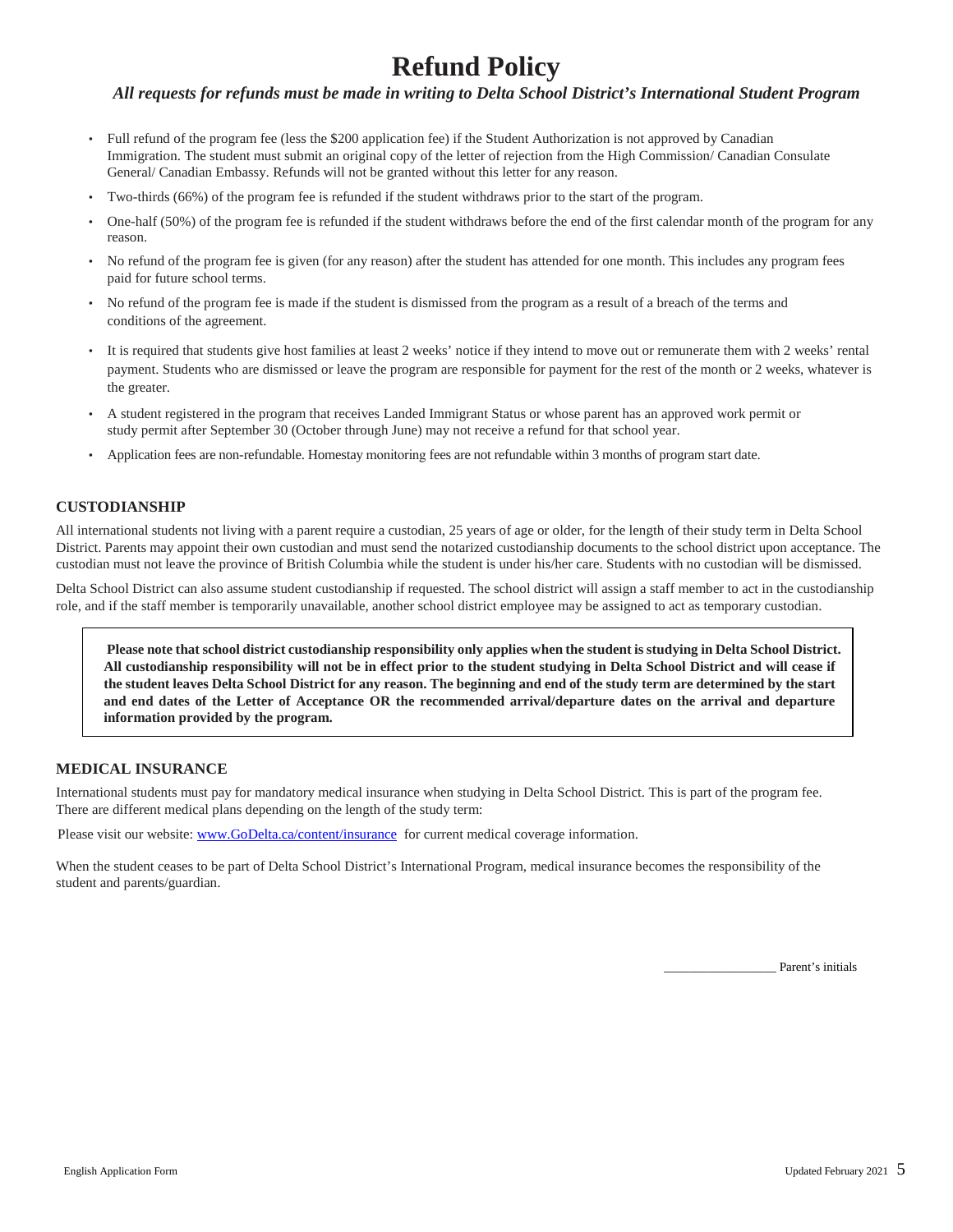### **School District 37 (Delta) Homestay Guidelines for International Students**

The Delta School District welcomes international students to participate in its homestay program. All our homestay families in Delta have been carefully selected, interviewed and found to be appropriate placements for students. The School District homestay coordinators make all the arrangements for placement and liaise between the parent, student, homestay family, school and custodian. Please note that homestay family members are private citizens and are not acting in the capacity of school district employees.

**ARRIVALS** Students must provide advance notice to the program administrator about arrival and departure times in order that homestay coordinators may be advised. Arrival dates must be in accordance to district recommendations.

**DEPARTURES** Students must leave their homestay by the last day of their paid study term with no exceptions.

**PLACEMENT & MAINTENANCE FEE** Students pay a \$500 annual maintenance fee. Should a move be necessary, there are no additional moving fees.

**HOMESTAY FEE** The homestay period is from the first day to the last day of each calendar month. The homestay fee (\$950 per month) is due on the first day of the month. For any extra nights in a previous or subsequent month, the rate is \$32 for each night (with the exception of homestay fees for August orientations), when students are staying for 5 or more months. Most homestay families are not able to host visiting parents.

**ACCOMMODATION** Each student will be provided with a private room including a bed, all bedding, dresser, desk, chair, desk lamp, waste basket, window and closet. In addition, students will have access to bathroom and laundry facilities and common areas of the home.

**MEALS** Students should inform host families of their food preferences and any food allergies they may have. Students will receive 3 meals per day and snacks will be available when needed. Students may get their own breakfast that may be either a hot breakfast or cold assortment such as cereal/toast/fruit with a beverage. Lunches provided will be bagged for school days and may include a sandwich, fruit, snack, and drink. Supper will usually be a warm meal eaten with the family. If the family is out for the evening, a meal will be left for the student.

**STUDENT VACATIONS (Regular Year - September 1st to June 30th)** During the school year, students must pay the full monthly homestay fee regardless of any temporary absences for vacations or other reasons, or arrival/departure not on the first or last day of the month.

**STUDENT VACATIONS (Summer Term - July 1st to August 31st)** If students are away for 3 weeks or longer, they must box up their belongings and vacate the room (allowing the homestay family to use the room for another student or for other use). There is a storage fee of \$50 a month.

During the summer term, if students will be away for less than 3 weeks, they will pay half the regular homestay fee (\$16 a night) for each day of their vacation.

**HOUSE RULES** Host families will review house rules with students including such items as meal times, bedtimes, bathroom use, laundry schedules, and time for incoming phone calls, computer use and curfews. Some families may write out these rules formally.

**STUDENT HANDBOOK** Students must follow the homestay and school district rules as set out in the student handbook, which can be found at [https://www.godelta.ca/content/new\\_student\\_info/student\\_handbooks](https://www.godelta.ca/content/new_student_info/student_handbooks)

**COURTESIES** Students should speak English at all times in the home and respect their host parents. Please discuss and make arrangements for telephone and computer use. Secondary students will bring their own laptop. Host parents will set up curfew times based on District recommendations. Any sleepovers must be approved by host parents and may be permitted, but only with appropriate adult (over 25 years old) supervision. It is always considerate to consult with the homestay parents before making any travel plans.

FAMILY VACATIONS Host families may take vacations at Christmas or Spring Break and may be willing to include the student. Students must discuss such plans with their parents and written permission must be given by the parents. Arrangements to cover travel and personal expenses are to be made with the hosts. If the student is unable to accompany his/her family, the coordinator will make approved temporary homestay arrangements.

**GIVING NOTICE/STUDENT MOVES - DEPARTURES** It is required that students give host families at least 2 weeks' notice if they intend to move out or remunerate them with 2 weeks' rental payment. Students who are dismissed or leave the program are responsible for payment for the rest of the month or 2 weeks, whatever is the greater.

**COORDINATOR CONTACT INFORMATION** Please visit the school district website a[t www.godelta.ca](http://www.godelta.ca/) for the contact information of the homestay coordinator for your area.

**DAMAGE** Students are responsible for any damage they cause accidentally or deliberately to the homestay's property, not including normal wear and tear.

**SMOKING** Students and homestay families have a right to a smoke free environment.

Parent's initials

*Students who do not participate in the school district's homestay program must have their parents sign the homestay waiver form on page 10 of this application form. Please note that students must live with an adult who is at least 25 years old.*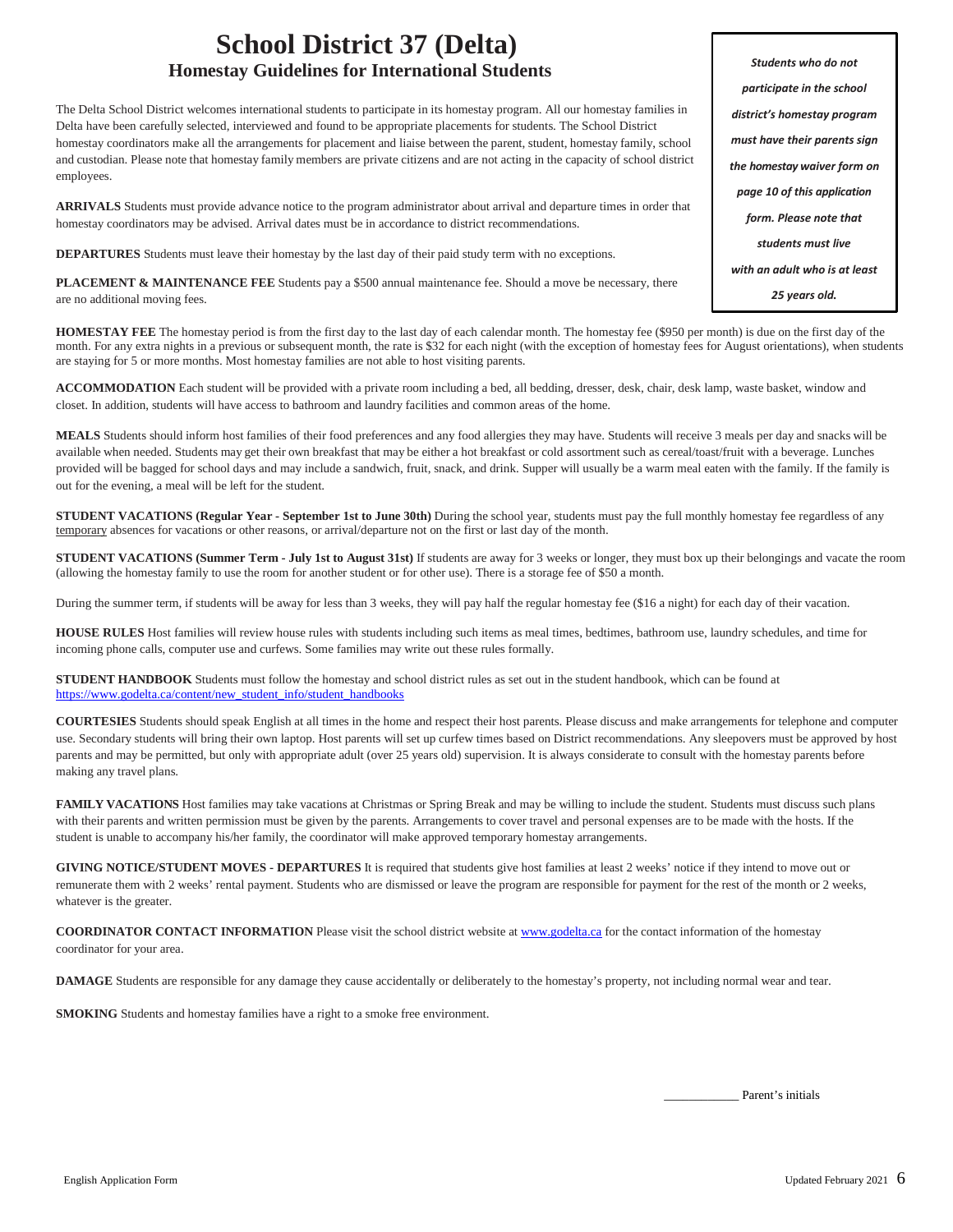## **School District 37 (Delta)**

#### **HOMESTAY EXPECTATIONS**

- 1. I understand and agree to follow the homestay guidelines contained on page 6 of this application and the house rules of my host family.
- 2. I have read and agree to follow the homestay expectations listed in the International Student Handbook. [https://www.GoDelta.ca/content/new\\_student\\_info/student\\_handbooks](https://www.godelta.ca/content/new_student_info/student_handbooks)
- 3. I agree not to move from my assigned homestay family without International Programs staff permission.
- 4. In the event of a problem with my homestay, I agree to notify the International Programs department promptly. Staff will attempt to resolve any concern. However, should a move be necessary, I agree to follow the procedures related to giving notice as outlined in the homestay guidelines that form part of the student application package.
- 5. I agree to obtain my homestay parent(s) permission if I plan to visit friends, relatives, or close family friends both within the community and in other communities. I will always inform my homestay parent(s) fully of my plans and provide contact phone numbers.
- 6. I agree to obey the curfew hours of the home.
- 7. I agree I will not participate on overnight trips on my own or with other students. I understand that official school district supervised outings may be permitted. Overnight trips with my host family must be authorized by the International Programs staff in advance. I will not go on a trip with another adult without obtaining prior written permission from my parents AND local custodian. Accompanying adults must be 25 years or older. I understand that I may need to obtain additional medical coverage if I leave the province of BritishColumbia.
- 8. I understand that day trips to Victoria and trips outside the Lower Mainland are not allowed, except with a supervising adult, 25 years or older.
- 9. I understand that students who are absent from their homestay family's home overnight, with no prior approval or notice, may be dismissed by the school district.
- 10. Students are not permitted to smoke any substance which includes vaping and the use of e-cigarettes.
- 11. I agree not to visit such places as adult theatres, pornographic websites, lounges, bars, adult social media sites or night clubs. I will not share intimate photos of myself or others.
- 12. I understand that I cannot attend evening concerts or sporting events unless accompanied by a supervising adult 25 years or older.
- 13. I understand that sexual relations are prohibited.
- 14. I understand that the homestay parents have the right to limit or remove student computer privileges if excessive or inappropriate computer activity is demonstrated.
- 15. I agree to reimburse the host family for any damages to their home or possessions as a result of my actions.
- 16. I understand that I must leave my homestay by the last day of my paid study term with the Delta School District. This includes summer holidays if students are not attending summer courses.

#### **PARTICIPATION AGREEMENT**

- 1. I agree to abide by the laws of Canada and my home country.
- 2. I will abide by School District code of conduct for behaviour and deportment.
- 3. I agree to refrain from the use or possession of alcohol or drugs other than those prescribed by a doctor for medical purposes. I must inform International Programs of all medications I am using.
- 4. I understand that I am not allowed to smoke cigarettes, marijuana, e-cigarettes or any othersubstance.
- 5. I agree not to purchase, use, or have in my possession, which includes my homestay premises, or school locker, weapons of any kind.
- 6. I understand that I may not drive a vehicle or obtain a driver's license while studying in Delta School District.
- 7. I agree to respect the property of others and understand that any theft or vandalism is a breach of thelaw.
- 8. I agree not to engage in fighting, bullying, racial taunting or similar activity, including use of the internet or social media as a vehicle for such behavior.
- 9. I agree to attend school (and be on time) on a regular basis. Absences or lates must be satisfactorily explained.
- 10. I understand that Delta School District has the right to supervise my educational plan and that full time studies in Delta School District are mandatory. I will not take on-line courses or night-schoolprograms. I understand that I cannot drop or change courses without permission of International Program staff. I understand that if I intend to graduate I can expect to take credit summer courses in order to graduate on time or reach an adequate level of English competency.
- 11. I will complete all homework and assignments on time.
- 12. I understand that cheating, plagiarizing, and academic dishonesty are against school and district rules. Incidents of cheating may result in dismissal from the program.
- 13. Secondary school students must have a cell phone, local cell phone number, laptop and maintain activation of their cell phones throughout the time of their study in Delta.
- 14. Unresolved school or homestay related conflicts will be referred to the Program Administrator for mediation. The Program Administrator's decision is final.

Infractions of the terms of this agreement may result in the immediate dismissal from the International Student Program and the **termination of the study permit.**

Parent's initials

\_\_\_\_\_\_\_\_\_\_\_\_\_\_\_\_ Student's initials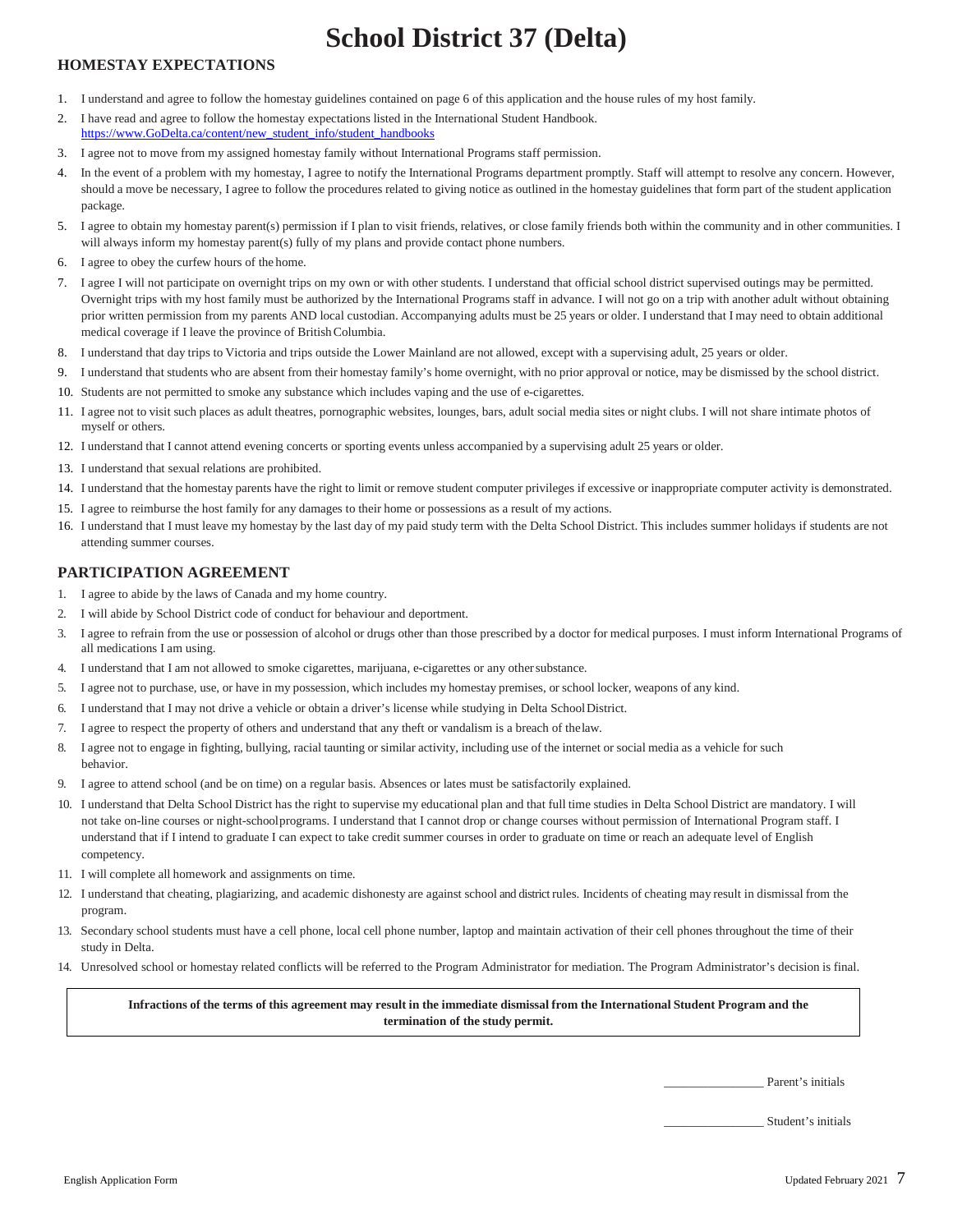#### **MEDICAL AUTHORITY AND RELEASE**

**I/we, as parents of the student, agree to fully disclose to the School District any pre-existing medical conditions from which my/our child may suffer and will fully disclose any changes in my/our child's medical condition.**

**I/we, understand that Delta School District reserves the right to withdraw a student from the program and return him/her to the care of his/her parents if the student demonstrates or develops serious physical or mental health concerns, presents a significant safety concern, or exhibits a concerning change in his /her health.**

I/we, as parents of the student, do hereby authorize the School District staff and the sponsoring homestay parents to consent on behalf of my/our child to any necessary medical testing and treatment.

I/we, as parents of the students, agree that if my/our child has a pre-existing and/or chronic medical condition, 1/we must ensure that any required treatment for the condition is covered by the medical insurance provider, and should any medical insurance provider refuse to accept responsibility for any treatment received by my/our child. I /we will accept all financial responsibility related to any such treatment.

#### **GENERAL RELEASE AND INDEMNITY**

I/we agree to indemnify School District 37 (Delta), for any financial obligations or liabilities that my/our child may incur, or any damage or injury to any person or property that my/our child may cause while participating in the International Student Program.

I/we, as parents of the student, understand that the School District 37 (Delta) is not responsible for any loss or injury suffered by my/our child during any periods of travel. If my/our child becomes ill, injured, or incapacitated, the School District may take such action as it considers necessary, including securing medical treatment and transporting my/our child home to us, at my/our own expense. I/we release School District 37 (Delta) from any and all liability related to such actions and agree to indemnify it for such costs.

I/we understand that my/our child's name, photo, and video may be taken throughout the program for educational purposes and that they may also be used for educational advertisements in the future.

I/we, the undersigned parents of the student, request that my/our/ son/daughter be allowed to participate in the full range of field trip, club, or sports activities that will take place on weekends, or before, during or after school. I/we give my permission for the student to participate in all such extracurricular activities. I/we also grant Delta School District the right to sign activity waiver forms and release forms deemed necessary, on my/our behalf.

I/we the undersigned parents, are aware that my/our son/daughter may use a variety of computer applications including, but not exclusively Google Apps, Google Classroom, Microsoft, Zoom and My Blueprint, I/we give my/our permission for my/our child to use these applications and understand that I/we am responsible for ensuring they are using them appropriately.

It is a fundamental condition of the Board of Education of Delta School District that the Board shall not be liable for losses or expenses (Parents/ Students) may incur as a result of the Board being unable to provide education owing to labour disputes, pandemics, school closure, weather and other acts of God or other causes beyond its control.

I/we understand that a successful experience in the International Student Program in Delta School District depends on regular class attendance, completion of all homework and assignments, and participation in class activities. I/we acknowledge that the International Student Program of Delta School District reserves the right not to renew students for future study terms if they do not comply with all the expectations listed in this agreement and if their school performance demonstrates an inability to successfully pass their courses.

It is also understood that **failure to disclose** any information regarding the applicant's ability to be successful in a regular course of studies may result in the removal of the student from the International Student Program, **without** program fee refund.

I/we understand that it is the parents' responsibility to ensure that all study permits and visas are current. Failure to renew the study permit will impact medical insurance coverage (MSP) and extra medical fees may apply.

Delta School District reserves the right to cancel an application if fees are not received in a timely manner.

**We the undersigned, have read and fully accept all of the terms and conditions of this agreement, including the Medical Authority and Release, and General Release and Indemnity and agree that I/we will use my/our best efforts to ensure that my/our child honours all the obligations set out and I/we agree to be bound by all of terms of this agreement.**

**I /we understand that failure to abide by all expectations outlined within this listed agreement, will result in dismissal from the International Student Program of School District 37 (Delta), without refund of any kind, and with notification to the Canadian Embassy of the student dismissal. I/we also understand that a breach of any criminal law may result in criminal charges and penalties.**

**I/we understand that this contract, including all terms and conditions also applies to future study terms and renewals until the end of the student's participation in Delta School District's International Program.**

**I/we understand that Delta School District will provide an educational program for students. Delta School District cannot guarantee particular courses, or access to specific clubs, sports, academies or extra-curricular activities or delivery method of courses and/or activities.**

#### **GENERAL RELEASE AND INDEMNITY**

**I/we confirm and verify that all information submitted in this application is true.**

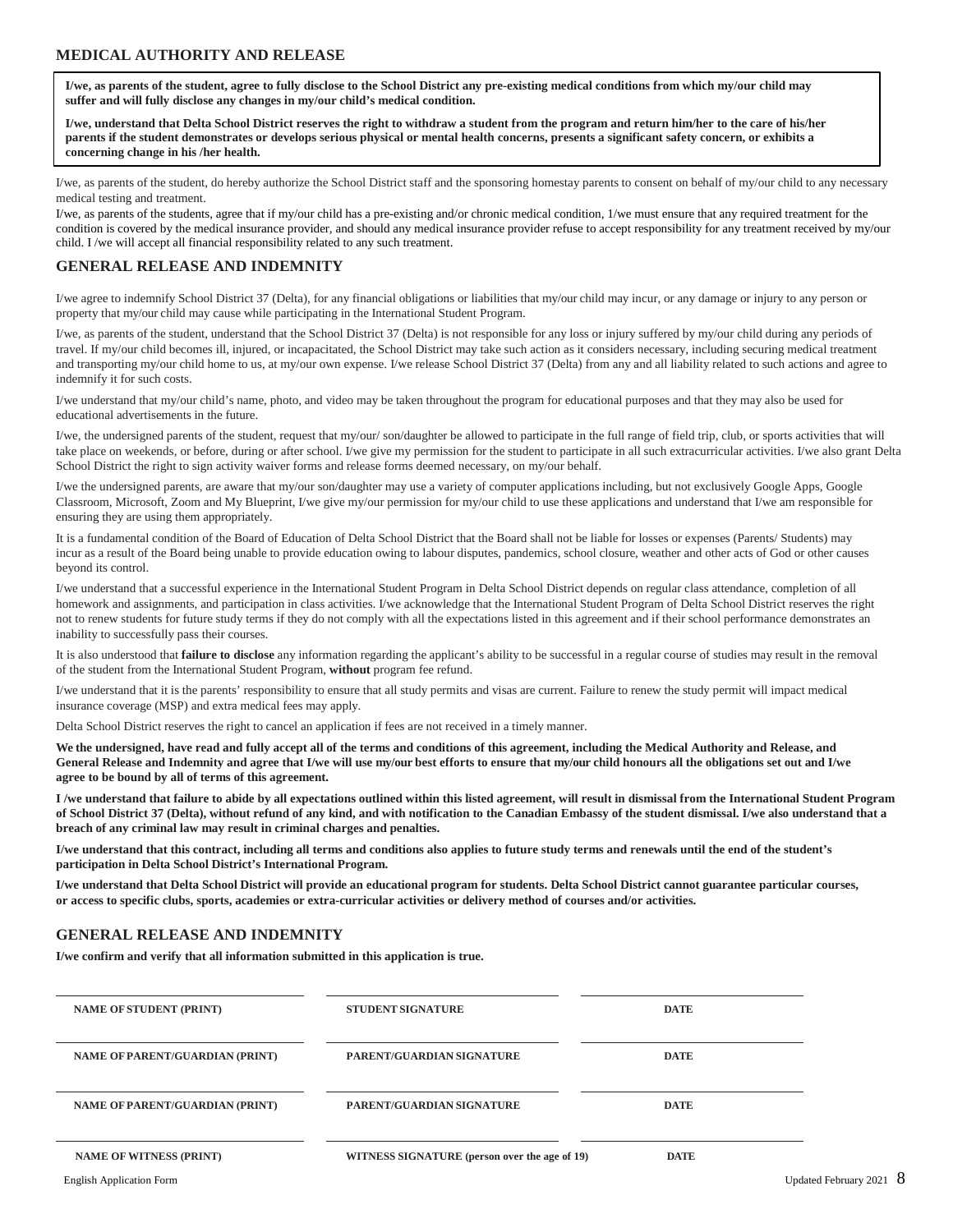I/we understand that in enrolling in Delta School District's International Programs, Delta School District requires your consent to collect, use and share information with the Ministry of Education, the School District, individual schools, our staff, educational staff working with your child, your child's host family, natural parents and agent partners/recruiters identified on the application form. Information that is exchanged includes: names and contact information, identifying information (including student numbers, passport numbers, study permit numbers, health insurance numbers), date of birth, personal education number, health and medical information, grades and teacher feedback, information about educational needs, information about academic performance, information about social, emotional or physical well-being, information about conduct, previous course completion, and other information needed to effectively deliver educational programs and support student well-being.

| <b>NAME OF STUDENT (PRINT)</b>         | <b>STUDENT SIGNATURE</b>  | <b>DATE</b> |
|----------------------------------------|---------------------------|-------------|
| <b>NAME OF PARENT/GUARDIAN (PRINT)</b> | PARENT/GUARDIAN SIGNATURE | <b>DATE</b> |
| ___<br>______<br>$\sim$                |                           |             |

### **Please send completed application to:**

Director Delta School District International Student Program 4585 Harvest Drive Delta, BC V4K 5B4 Canada

Email: [Study@GoDelta.ca](mailto:Study@GoDelta.ca) Fax: 604-952-5383

**Incomplete applications will not be processed.**

**Please ensure that your application has the following items and that the application fee has been paid. Go to the application link on our website, [https://www.GoDelta.ca/content/apply](https://www.godelta.ca/content/apply) to connect to the credit card payment page.**

## **APPLICATION REQUIREMENTS:**

| $\Box$ A completed application form - (with signed and initialed pages)                                          |  |
|------------------------------------------------------------------------------------------------------------------|--|
| All original transcripts/school records from the <b>current year</b> and the <b>last two years</b> (in English). |  |
| Transcripts and school records must be certified with a school stamp.                                            |  |
| Non-refundable application fee of $$200 (CAD)$ – payable at:                                                     |  |
| https://cimsweb.deltasd.bc.ca/publicconnect/DistrictPayOnline.aspx?id1=XV&id2=APPL                               |  |
| $\Box$ Passport copy                                                                                             |  |
| Immunization records                                                                                             |  |

**Fees may be paid by: Bank Transfer:**

Delta School District International Student Program Bank # 003 Transit # 02800 Account # 000-003-4 Swift Code: ROYCCAT2 Royal Bank of Canada 5205 - 48 Avenue Delta, BC V4K 1W4 **\*Please ensure that the student's name is on the transfer\*** 

#### **Or: Cheque or Bank Draft:**

Use a micro-encoded cheque or bank draft payable to:

#### **Delta School District International Student Program**

Cheques must be certified and sent to the school board office.